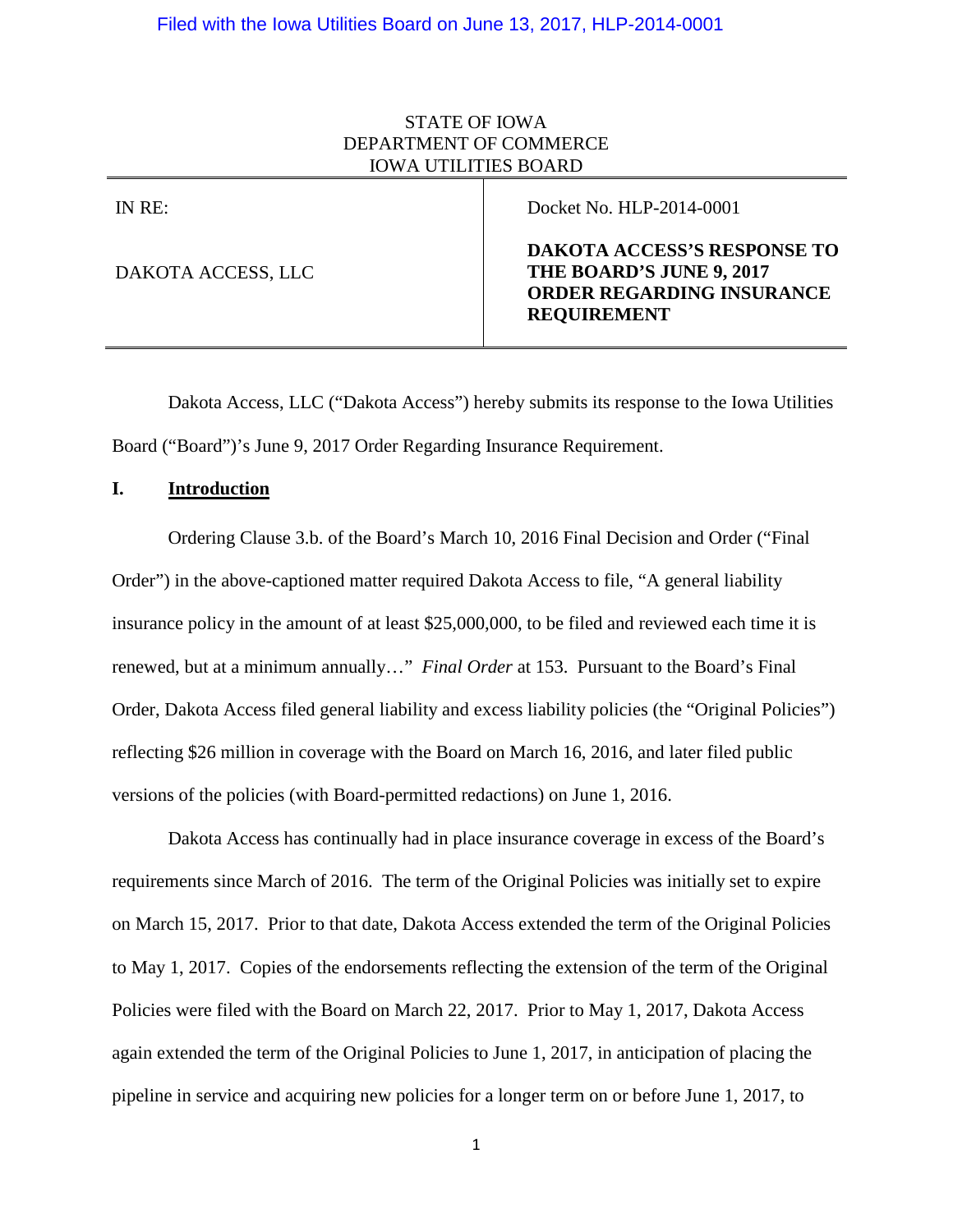### Filed with the Iowa Utilities Board on June 13, 2017, HLP-2014-0001

replace the Original Policies. Copies of the endorsements reflecting the extension of the term of the Original Policies to June 1, 2017 were filed with the Board on May 15, 2017.

On June 9, 2016, the Board issued its Order Regarding Insurance Requirement which required Dakota Access to file either: (a) copies of insurance policies complying with the requirements of the Board's Final Order, or (b) a detailed report describing the status of insurance for the pipeline that is the subject of this docket, including a statement of when new insurance policies. The information requested by the Board is set forth below.

#### **II. Response**

On or about May 15, 2017, prior to the June 1 expiration of the extensions, Dakota Access acquired new insurance policies (the "New Policies") which replace the Original Policies. The New Policies are for a term extending from May 15, 2017 to May 15, 2018, and consist of a general commercial liability insurance policy and four excess liability policies, providing total insurance coverage of \$50,100,000 (more than double the Board's \$25 million requirement). Attached hereto as Attachment A is a Certificate of Liability Insurance which reflects the terms and amounts of the New Policies and certifies that Dakota Access has obtained the New Policies.

The attached Certificate of Liability Insurance establishes that Dakota Access has obtained the New Policies with no lapse in coverage; however, the Board's Final Order requires copies of the policies themselves. In the energy industry, when obtaining customized, multilayered insurance coverage from multiple insurance companies like the New Policies, it typically takes at least 30 days to receive full copies of the policies themselves from the broker. This timing is outside of Dakota Access's control, and Dakota Access has previously informed Board staff that it was simply waiting to receive full copies of the policies from its broker in order to

2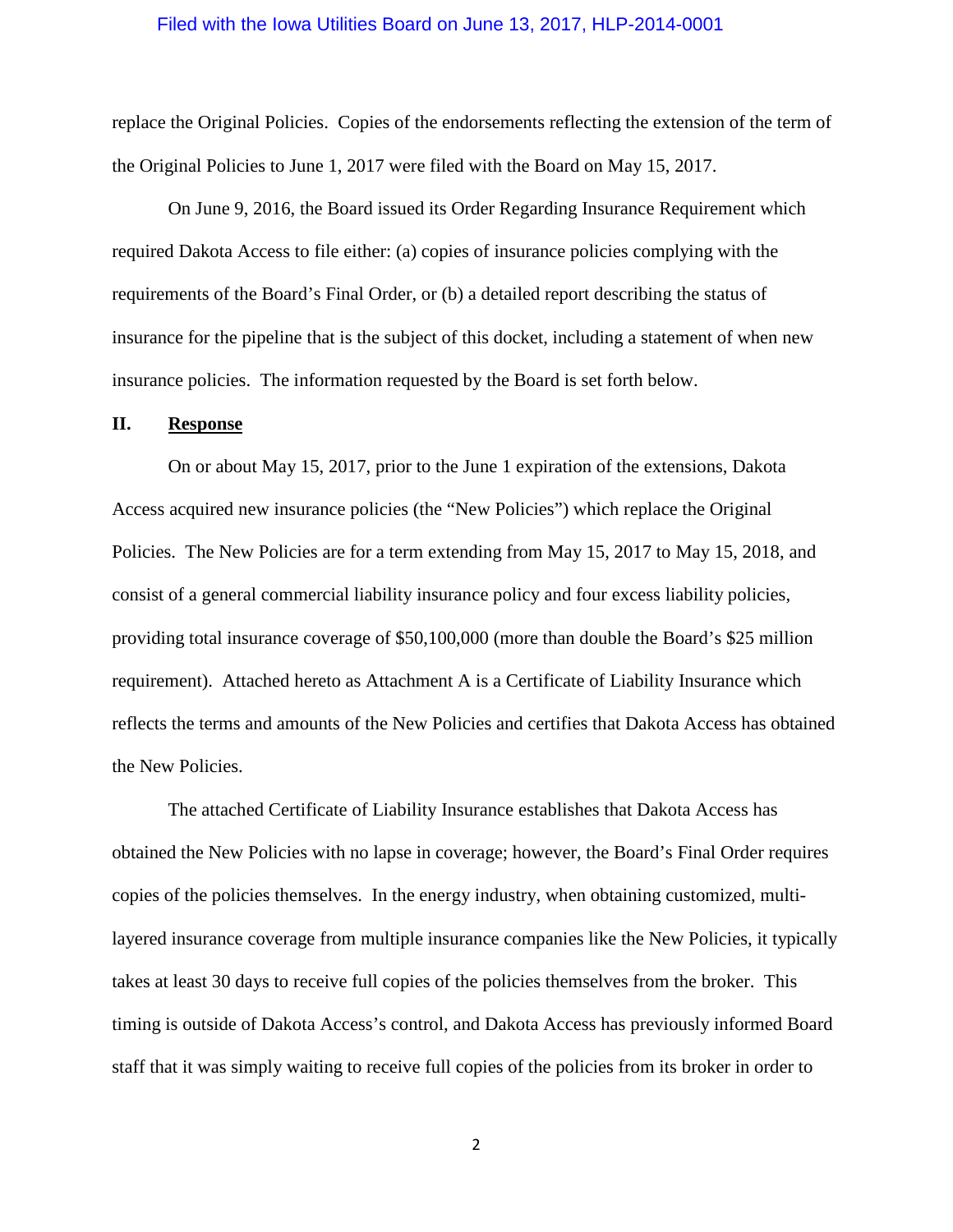# Filed with the Iowa Utilities Board on June 13, 2017, HLP-2014-0001

file them with the Board. Dakota Access did not receive full copies of three of the policies from its broker until June 12, 2017. Attached hereto as Attachments B – F are the full copies of the five policies, consistent with the Board's June 9, 2017 Order.

Respectfully submitted this 13<sup>th</sup> day of June, 2017.

By: */s/ Bret Dublinske* Bret A. Dublinske, AT0002232 Brant M. Leonard AT0010157 **FREDRIKSON & BYRON, P.A.** 505 East Grand Avenue, Suite 200 Des Moines, IA 50309 Telephone: 515.242.8900 Facsimile: 515.242.8950 Email: bdublinske@fredlaw.com bleonard@fredlaw.com

ATTORNEYS FOR DAKOTA ACCESS, LLC